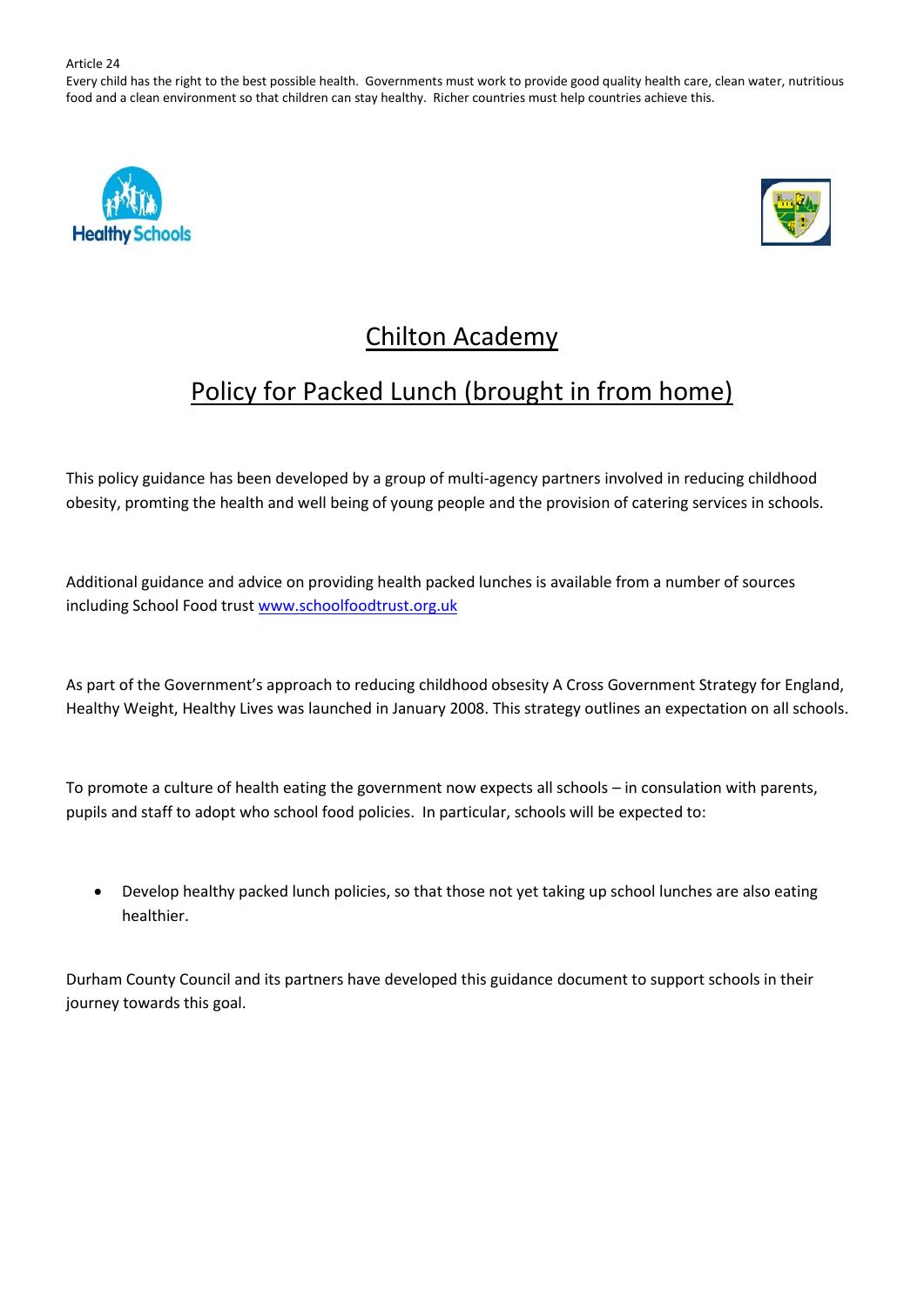Every child has the right to the best possible health. Governments must work to provide good quality health care, clean water, nutritious food and a clean environment so that children can stay healthy. Richer countries must help countries achieve this.

# **Introduction:**

To grow and stay healthy children need to eat a nutritionally well balanced diet. Schools are an influential settting and can contribute signficantly to improving the health and well-being of pupils.

Good nutrition in childhood can help to prevent a vairety of health problems, both in the short term and later in life. There is increasing concern that many children are cosuming too much fat, sugar and salt and too little fibre, fruit and vegetables.

Packed lunches can contribute to almost a third of a child's weekly food intake and therefore need to be balanced and nutritious.

# **Aim**

To ensure that packed lunches (brought in from home) reflect the new standards for school meals.

# **Rationale**

- Schools are required to positvely promote the health and well-being of its pupils. Work around health eating is a high priority.
- The content of lunchboxes needs to reflect the requirement of schools to meet miniumum food and nutrition standards for school meals.
- The contents of lunchboxes in some schools can be extremely unhealth, recent audits of lunchboxes have shown that in the main they contain foods with high levels of fat, sugar and salt and very few fruit and vegetables.
- To encourage healthy eating habits from an early age and improve the overall nutrition of pupils.
- The short term effects of unhealthy packed lunches and food intake can include poor growth, tooth decay, obesity, anaemia, constipation, poor concentration and behavioural problems which may have an impact on a child's learning.
- The longer term effects of a poor diet in childhood can be an increased risk of stroke, cancer, heart disease and diabetes in adulthood.

# **Objectives:**

- To improve the nutritional quality of packed lunches in schools and the eating habits of children lunchtimes
- To develop an awareness in pupils, parensts, staff and the wider community that the school takes a pro-active approach to promoting healthy eating.
- To encourage healthy eating habits in childoohd that can influence health and well being in later life
- To ensure that food brought into school (packed lunches) reflects and meets food standards for School Food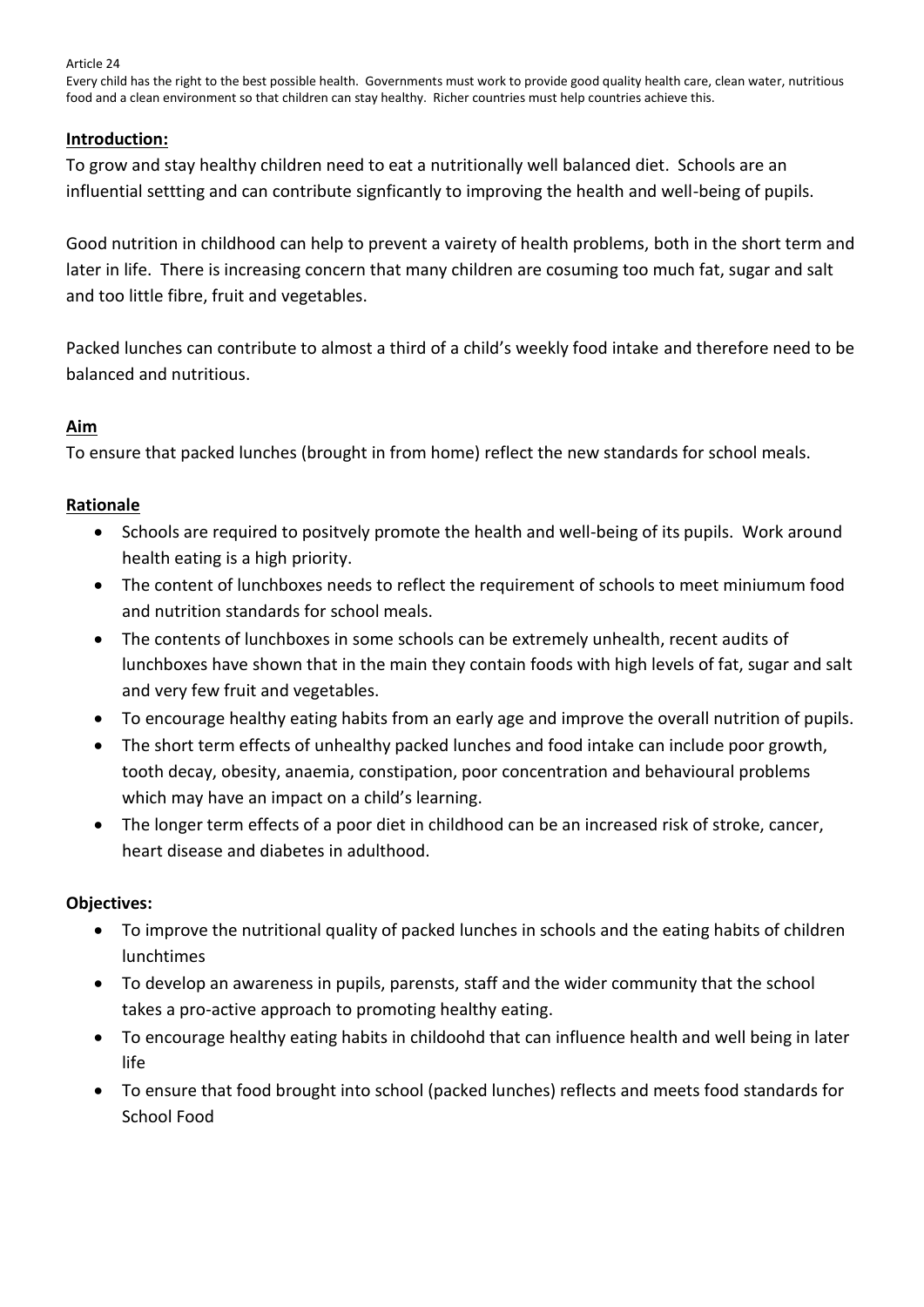Every child has the right to the best possible health. Governments must work to provide good quality health care, clean water, nutritious food and a clean environment so that children can stay healthy. Richer countries must help countries achieve this.

## **Implementation**

This packed lunch policy fits within a wider context of promoting a whole school approach to food and health eating.

Children's packed lunches should include items from the 5 main food groups:

# **Bread, Rice, Potatoes, Pasta**

These starchy foods are a health source of energy. Packed lunches should include 2 or more options eg pasta salad, sandwich.

## **Fruit and Vegetables**

These foods provide vitamins, minerals and fibre. Lunches should include at least 1 portion of fruit and 1 portion of vegetables/salad or more eg carrot/cucumber sticks, cherry tomatoes a piece of fruit.

# **Milk and Dairy Foods**

These foods provide calcium for healthy bones and teeth. Include 1 portion at lunch  $-$  eg yoghurt, fromage frais

## **Meat, Fish, Eggs and Beans**

These foods provide protein for growth. Packed lunches should include 1 portion of these foods eg boiled egg as filling in sandwich, mixed bean salad, tuna etc.

## **Drinks**

Any drinks providedin lunch boxes should only include either plain water, milk (semi-skimmed), unsweetened fresh fruit juice, diluted fresh fruit juice, fruit or dairy-based smoothies.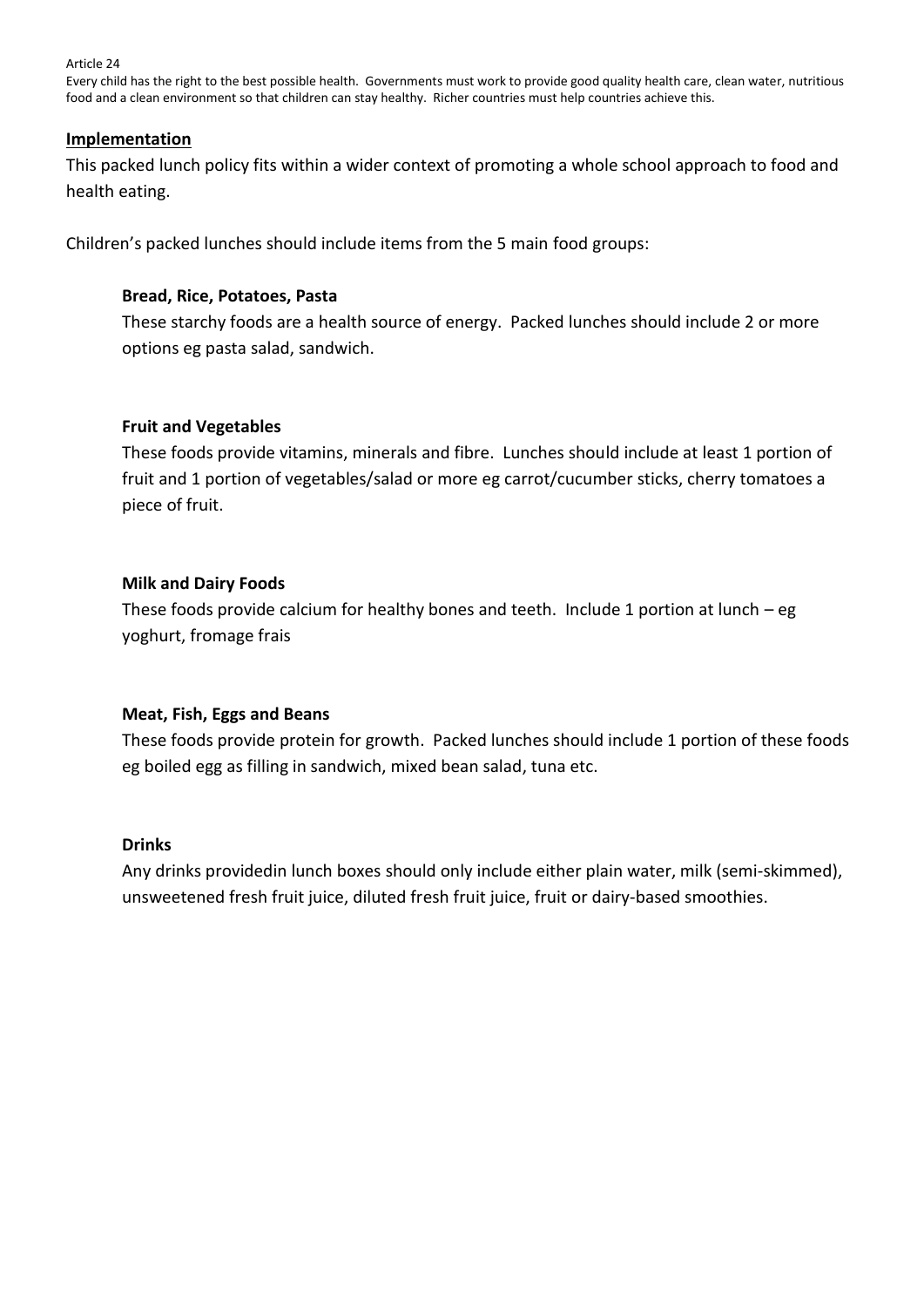Every child has the right to the best possible health. Governments must work to provide good quality health care, clean water, nutritious food and a clean environment so that children can stay healthy. Richer countries must help countries achieve this.

#### Please support our school by not including these items in a packed lunch:

#### **Foods and drinks high in fat and/or sugar**

It is important not to fill up on too many foods that are high in fat and/or sugar at the expense of other more nutritious foods. Limiting high fat and sugar foods will help protect youn people from becoming overweight as well as helping prevent tooth decay, heart disease, stroke and diabetes. This is why sweets, chocolate, crisps, ceeal bars, fruit bars, toffee/salted popcorn, squash and fizzy drinks are no longer available in schools.

## Restricted items

To ensure consistency and to keep packed lunches in line with food standards for school meals, packed lunches SHOULD NOT contain the following:

- Fizzy/sugary drinks in cartons, bottles or cans (these will be returned home and your child will be offered a replacement drink of water)
- Sweets/confectionary
- Chocolate spread as a filling for sandwiches
- Chewing gum
- Sugared/toffee and salted popcorn
- Savoury snacks high in salt and fat
- Salted nuts
- Energy drinks

Please note: 1 small biscuit is acceptable along with a packet of healthy crisps eg Quavers, Wotsits and Baked crisps

Advice on Healthy Packed Lunch boxes are attached as Appendix 1

#### **Waste and Disposal**

The school will, within reason, send any uneaten packed lunch food items back home. The rationale for this is that parents can monitor what their child has consumed during the day and then raise any concerns over their child's food intake with the school. Any unpermissable items will also be returned home.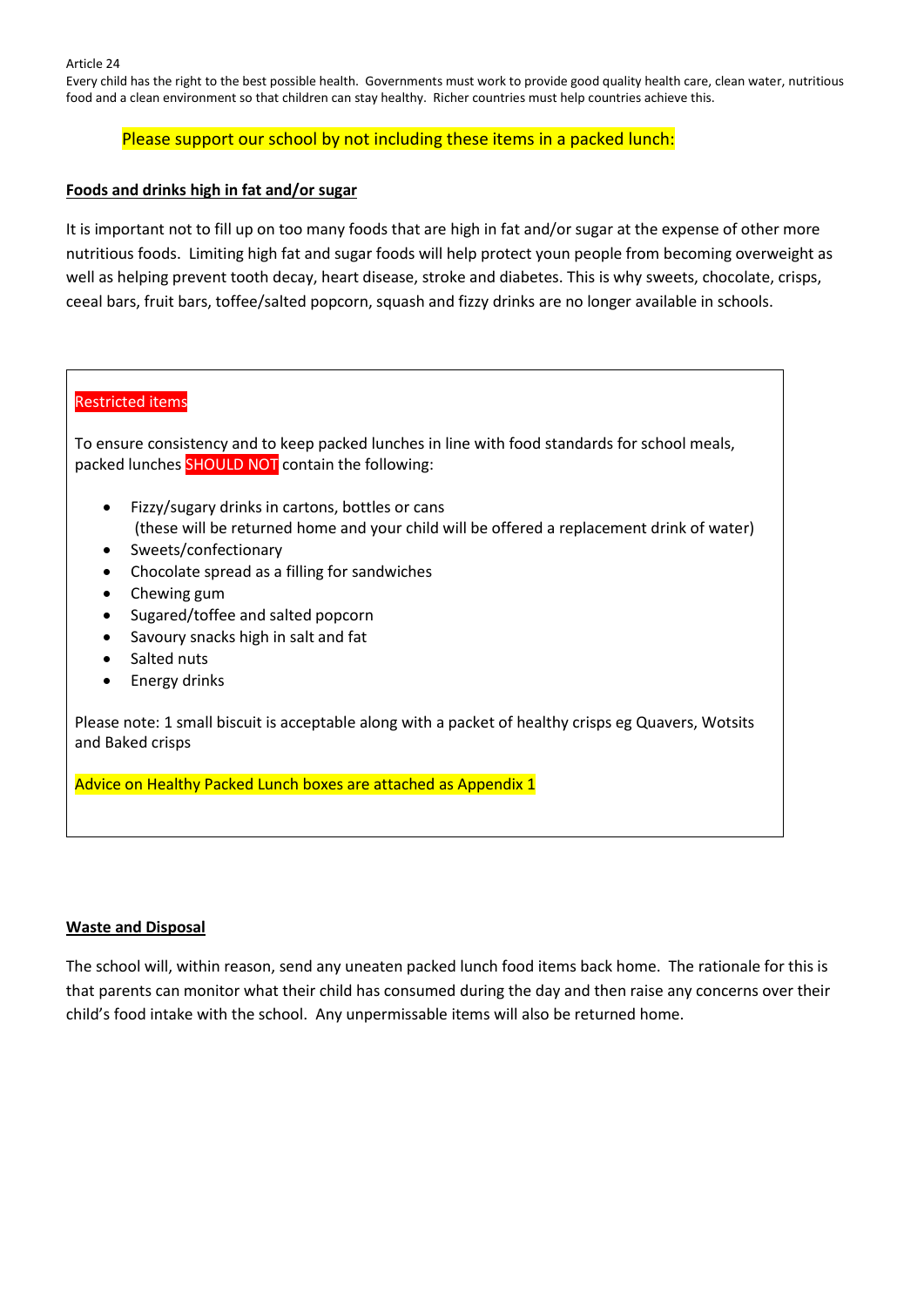Every child has the right to the best possible health. Governments must work to provide good quality health care, clean water, nutritious food and a clean environment so that children can stay healthy. Richer countries must help countries achieve this.

#### **Promotion of Healthy Packed Lunches**

There will be ongoing promtion of the need to provide healthy packed lunches through:

- School newsletters
- School prospectus/brochure
- Whole school/packed lunch policy
- Health weeks/healthy eating activities
- Curriculum content
- Parents evenings/parent consultations
- Discussion with School Nutrition Action Group (SNAG)
- School website
- Reward schemes
- Workshops for parents
- School involvement in National Healthy Schools Programme
- "Pack a Punch in your Lunch" guide to healthy packed lunches

## **Packed Lunch Containers**

It is the responsibility of the parents/carers to provide an appropriate packed lunch container where food items can be sorted securely and appropriately until the lunchtime period. Parents are advised to include an ice pack. Food products prepared and stored in ambient temperatures after a period of time can have increased levels of bacteria in them.

#### **Storage of Packed Lunches**

The school will provide storage area/facilities for packed lunch bags, in the most convenient and appropriate place possible. However the school cannot provide cooled storage areas and therefore cannot take the legal responsibility for foods prepared at home and then brought into school.

#### **Dining facilities for Pupils Bringing Packed Lunch**

The school will provide an appropriate area where pupils who choose to bring packed lunches can eat with children who are on school lunches.

#### **Monitoring and Evaluation**

The school will carry out monitoring of packed lunch provision – where there may be concerns over a child's food/nutrition intake and/or content of packed lunches the Lunchtime Supervisory Assistants will report this to the Class Teacher who in turn will speak to the parent/carer.

OFSTED are required to report on how the school promotes the personal development and well being of all pupils – this may include food provision including packed lunches brought into school.

The Local Authority will work with the school to review packed lunch provision and will provide advice and support to members of the school community.